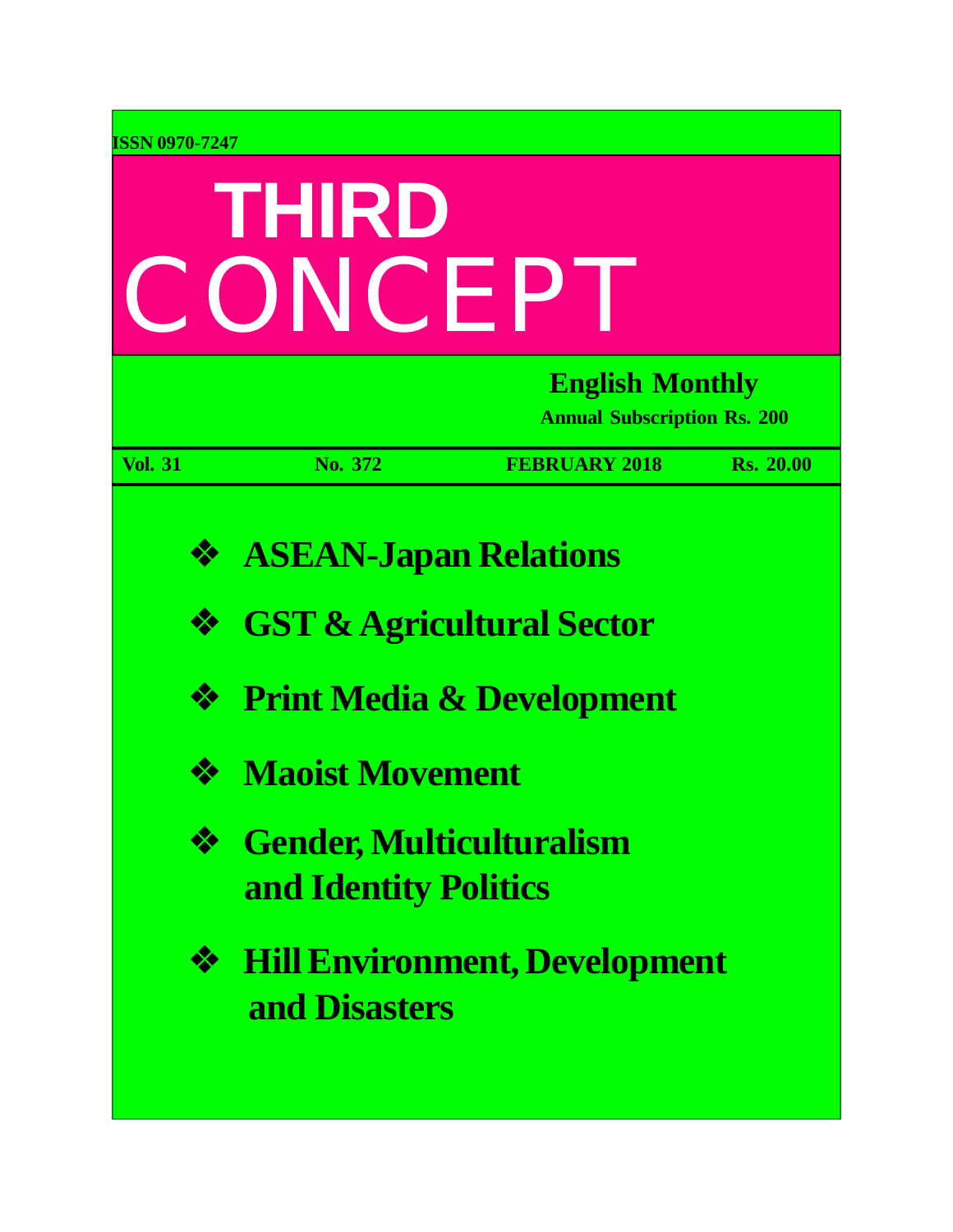

# **An International Journal of Ideas**

### **Vol. 31 No. 372 FEBRUARY 2018 Rs. 20. 00**

**Third Concept** aims at providing a platform where a meaningful exchange of ideas can take place among the people of the Third World. The attempt will be to communicate, debate and disseminate information, ideas and alternatives for the resolution of the common problems facing humankind. We welcome contributions from academics, journalists and even from those who may never have published anything before. The only requirement is a concern for and desire to understand and take the issue of our time. Contributions may be descriptive, analytical or theoretical. They may be in the form of original articles, reactions to previous contributions, or even a comment on a prevailing situation. All contributions, neatly typed in double space, may be addressed to:

| Editor                    | <b>Consulting Editor</b>   |
|---------------------------|----------------------------|
| <b>Babuddin Khan</b>      | M. L. Sharma               |
| <b>Managing Editor</b>    | Art Director               |
| R. Prudhvi Raju           | Purba Roy                  |
| <b>Business Executive</b> | <b>Chief of Production</b> |
| <b>R.S.Rawat</b>          | N. P. Agarwal              |

While the Editor accepts responsibility for the selection of materials to be published, individual authors are responsible for the facts, figures, and views in their articles. However, the Editor reserves the right to edit the articles for reasons of space and clarity.

**Published, Printed and Owned by** Babuddin Khan Third Concept LB - 39, Prakash Deep Building, 7, Tolstoy Marg, New Delhi-110 001. Ph : 23711092, 23712249, Fax No: 23711092. E-mail : [third.concept@rediffmail.com](mailto:third.concept@rediffmail.com) Website: [www.thirdconceptjournal.co.in](http://www.thirdconceptjournal.co.in) **THIRD CONCEPT NOW UGC APPROVED JOURNAL**

**Designed by**: **Pt. Tejpal**

| Editorial                                                                          |    |  |
|------------------------------------------------------------------------------------|----|--|
| <b>Worrisome Indicators</b>                                                        | 5  |  |
| B.K.                                                                               |    |  |
| <b>ASEAN-Japan Relations:</b><br><b>Realities and Prospects</b>                    | 7  |  |
| Dr. Hina Hassan Khaki                                                              |    |  |
| Rethinking Gender, Multiculturalism<br>and Identity Politics                       | 12 |  |
| Dr. Adfer R. Shah & Dr. Fayaz A. Bhat                                              |    |  |
| Impact of GST On Agricultural<br>Sector in India                                   | 15 |  |
| Dr. A. Punnaiah                                                                    |    |  |
| Hill Environment, Development<br>and Disasters                                     | 20 |  |
| Dr. Pramod Chandra Sahu                                                            |    |  |
| Role of Print Media in Development                                                 | 23 |  |
| G. Rama Sudha                                                                      |    |  |
| Maoist Movement in India: Early<br>Leadership & Ideology                           | 31 |  |
| Dr. Om Prakash                                                                     |    |  |
| Impact of Digitizing Education on<br>Socio-Emotional Skills                        | 36 |  |
| Dr. Swaleha Sindhi                                                                 |    |  |
| NGOs & Teachers' Professional<br>Development in Afghanistan                        | 38 |  |
| Noorajan, Atif                                                                     |    |  |
| Appraising Job Satisfaction among<br><b>Women Police</b>                           | 42 |  |
| Gayathri & Dr. C. Esther Buvana                                                    |    |  |
| Women's Sexual Harassment at Workplace<br>Shivani Seth                             | 46 |  |
| <b>European Companies and Commercial</b><br>Intelligence in the 17th Century India |    |  |
| Ram Shankar Sah                                                                    |    |  |